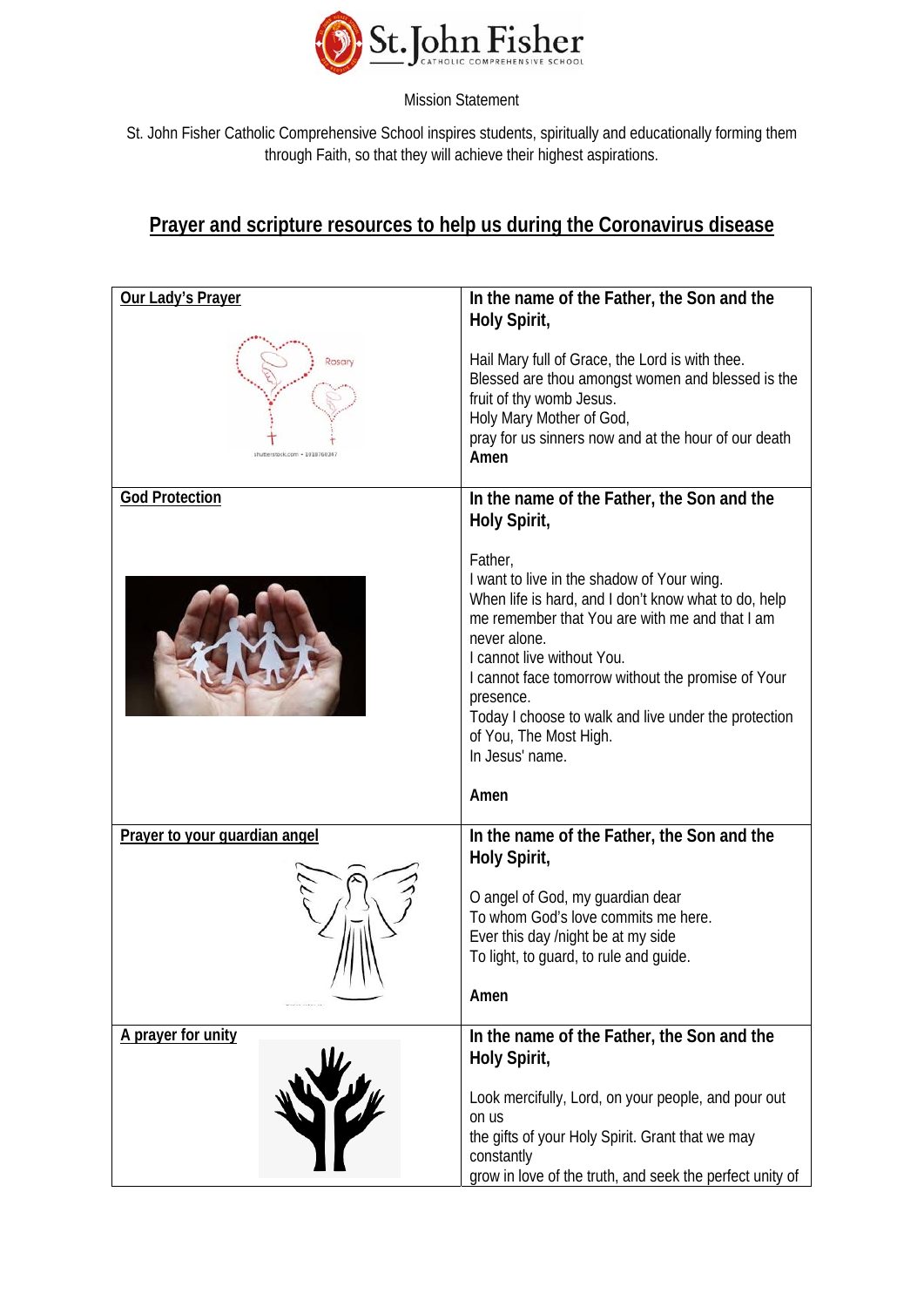

St. John Fisher Catholic Comprehensive School inspires students, spiritually and educationally forming them through Faith, so that they will achieve their highest aspirations.

|                                 | communities in our prayers and our deeds.<br>Through Christ our Lord,                                                                                                                                                                                                                                                                                              |
|---------------------------------|--------------------------------------------------------------------------------------------------------------------------------------------------------------------------------------------------------------------------------------------------------------------------------------------------------------------------------------------------------------------|
|                                 | Amen                                                                                                                                                                                                                                                                                                                                                               |
| Prayers for the outbreak        | In the name of the Father, the Son and the<br>Holy Spirit,                                                                                                                                                                                                                                                                                                         |
|                                 | Keep us, good Lord,<br>under the shadow of your mercy<br>in this time of uncertainty and distress.<br>Sustain and support the anxious and fearful,<br>and lift up all who are brought low;<br>that we may rejoice in your comfort<br>knowing that nothing can separate us from your love<br>in Christ Jesus our Lord.                                              |
|                                 | Amen.                                                                                                                                                                                                                                                                                                                                                              |
| For those who are currently ill | In the name of the Father, the Son and the<br>Holy Spirit,<br>Merciful God,<br>we entrust to your tender care<br>those who are ill or in pain,<br>knowing that whenever danger threatens<br>your everlasting arms are there to hold them safe.<br>Comfort and heal them,<br>and restore them to health and strength<br>We make this prayer in Jesus name,<br>Amen. |
| For the NHS and Scientists      | In the name of the Father, the Son and the<br>Holy Spirit,                                                                                                                                                                                                                                                                                                         |
| SUPPORT                         | Gracious God,<br>give skill, sympathy and resilience<br>to all who are caring for the sick,<br>and your wisdom to those searching for a cure.<br>Strengthen them with your Spirit,<br>that through their work many will be restored to<br>health.<br>Amen.                                                                                                         |
|                                 |                                                                                                                                                                                                                                                                                                                                                                    |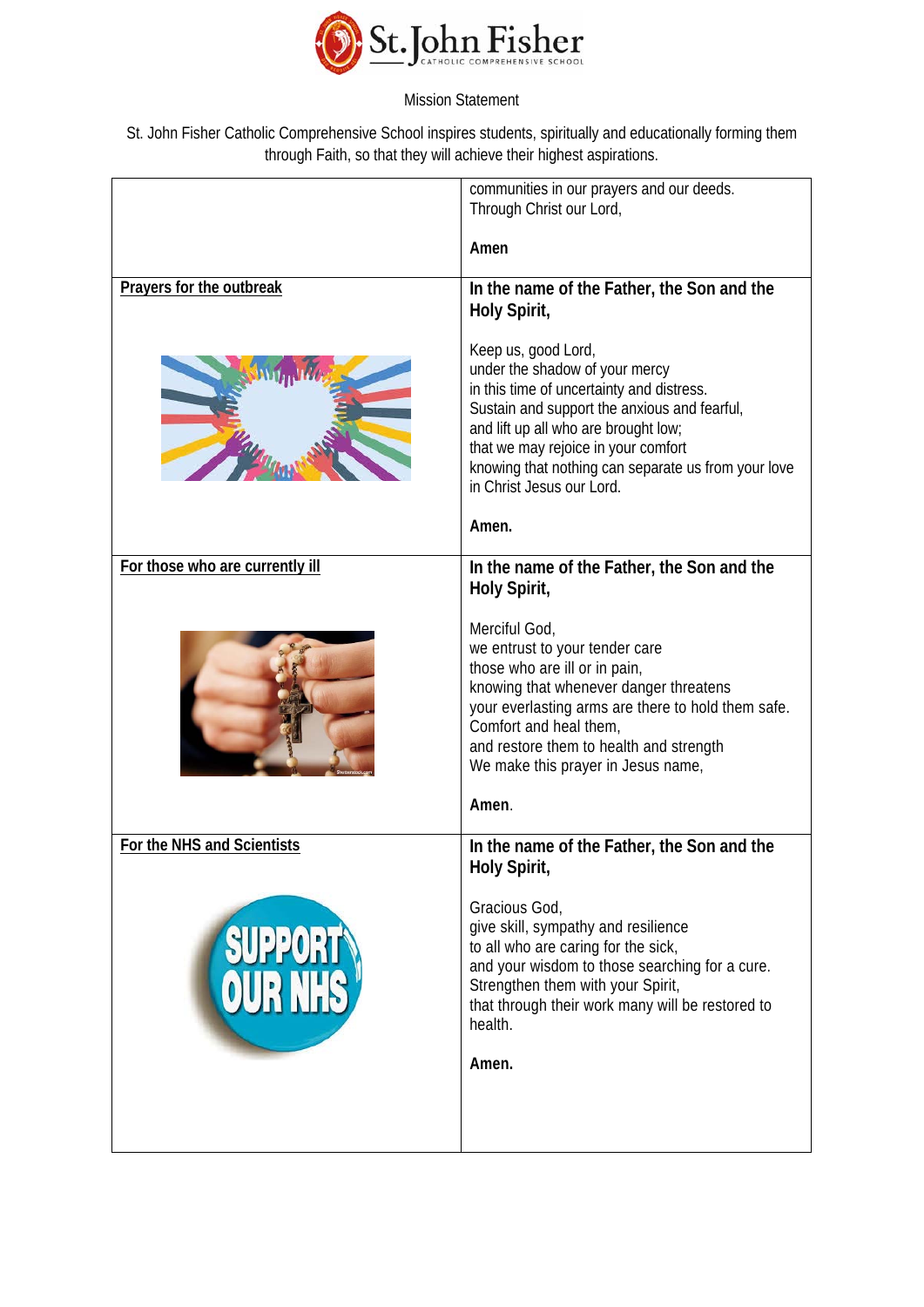

St. John Fisher Catholic Comprehensive School inspires students, spiritually and educationally forming them through Faith, so that they will achieve their highest aspirations.

| For those in isolation | In the name of the Father, the Son and the<br>Holy Spirit,                                                                                                                                                                       |
|------------------------|----------------------------------------------------------------------------------------------------------------------------------------------------------------------------------------------------------------------------------|
|                        | Dear God,<br>Help them to trust in you,<br>help them to know that you are with them,<br>Help them to believe that nothing can separate<br>them from you loving embrace,<br>and watch over them,<br>Through Christ our Lord, Amen |

## **Scriptures to read**

| For Worry & Anxiety    |                                                                                                                                                                                                                                                                                                                                                                                                                                                                                                                                                                                                                                                                                                                                                                                                                                                                                                                                                                                                                                                                                                                                                                                                                                                                                                                                                                                                                                                                                                                                                        |  |
|------------------------|--------------------------------------------------------------------------------------------------------------------------------------------------------------------------------------------------------------------------------------------------------------------------------------------------------------------------------------------------------------------------------------------------------------------------------------------------------------------------------------------------------------------------------------------------------------------------------------------------------------------------------------------------------------------------------------------------------------------------------------------------------------------------------------------------------------------------------------------------------------------------------------------------------------------------------------------------------------------------------------------------------------------------------------------------------------------------------------------------------------------------------------------------------------------------------------------------------------------------------------------------------------------------------------------------------------------------------------------------------------------------------------------------------------------------------------------------------------------------------------------------------------------------------------------------------|--|
| <b>Matthew 6.25-34</b> | Don't Worry                                                                                                                                                                                                                                                                                                                                                                                                                                                                                                                                                                                                                                                                                                                                                                                                                                                                                                                                                                                                                                                                                                                                                                                                                                                                                                                                                                                                                                                                                                                                            |  |
|                        | <sup>25</sup> "So I tell you, don't worry about the food you need to live. And don't<br>worry about the clothes you need for your body. Life is more important<br>than food. And the body is more important than clothes. 26 Look at the<br>birds in the air. They don't plant or harvest or store food in barns. But your<br>heavenly Father feeds the birds. And you know that you are worth much<br>more than the birds. <sup>27</sup> You cannot add any time to your life by worrying<br>about it.<br><sup>28</sup> "And why do you worry about clothes? Look at the flowers in the field.<br>See how they grow. They don't work or make clothes for themselves. <sup>29</sup> But<br>I tell you that even Solomon with his riches was not dressed as beautifully<br>as one of these flowers. <sup>30</sup> God clothes the grass in the field like that. The<br>grass is living today, but tomorrow it is thrown into the fire to be burned.<br>So, you can be even more sure that God will clothe you. Don't have so little<br>faith! 31 Don't worry and say, 'What will we eat?' or 'What will we drink?'<br>or 'What will we wear?' <sup>32</sup> All the people who don't know God keep trying<br>to get these things. And your Father in heaven knows that you need<br>them. 33 The thing you should want most is God's kingdom and doing what<br>God wants. Then all these other things you need will be given to you. 34 So<br>don't worry about tomorrow. Each day has enough trouble of its own.<br>Tomorrow will have its own worries. |  |
|                        |                                                                                                                                                                                                                                                                                                                                                                                                                                                                                                                                                                                                                                                                                                                                                                                                                                                                                                                                                                                                                                                                                                                                                                                                                                                                                                                                                                                                                                                                                                                                                        |  |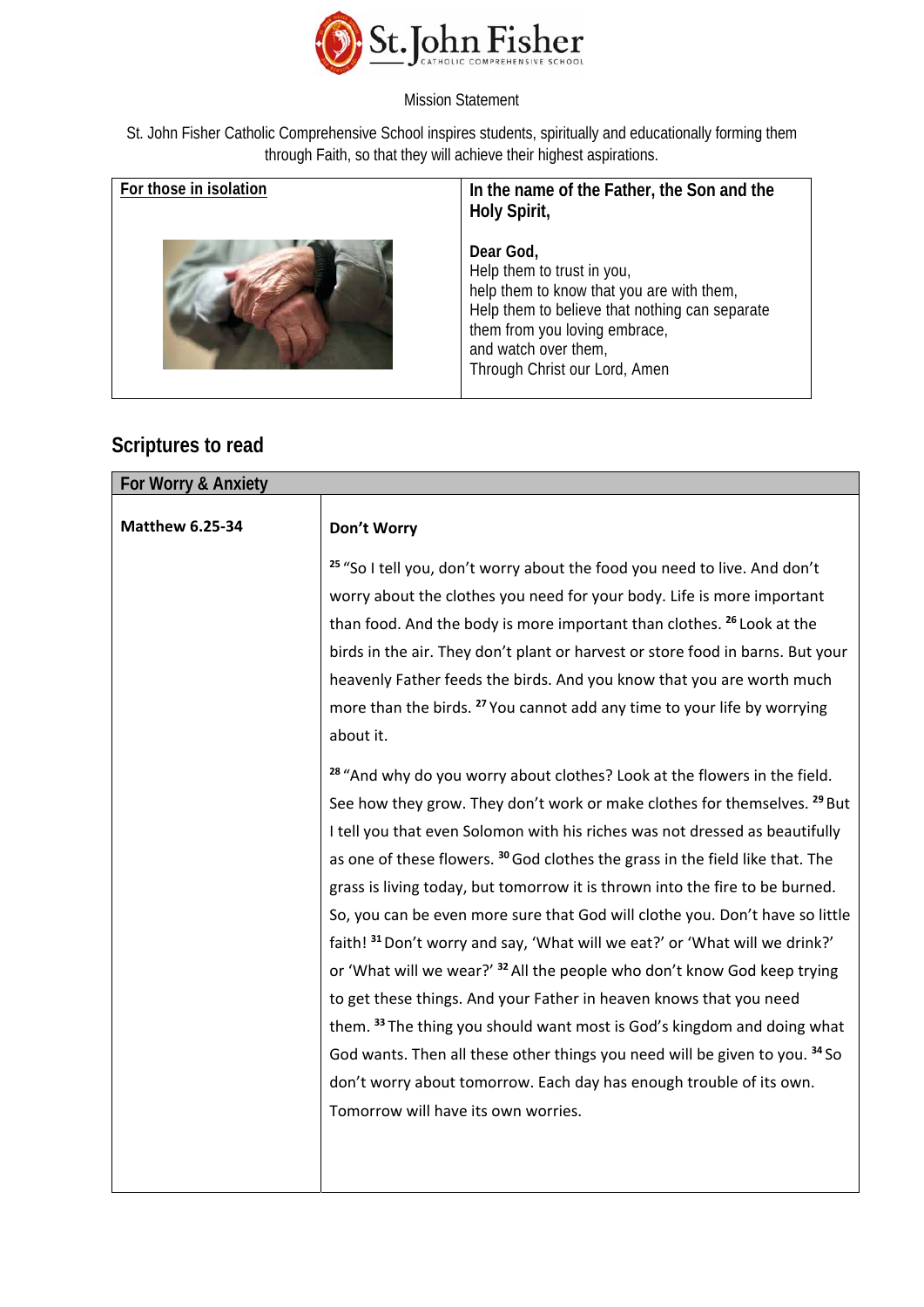

St. John Fisher Catholic Comprehensive School inspires students, spiritually and educationally forming them through Faith, so that they will achieve their highest aspirations.

| <b>Psalm 23.4</b>               | Even if I walk                                                                                    |
|---------------------------------|---------------------------------------------------------------------------------------------------|
|                                 | through a very dark valley,                                                                       |
|                                 | I will not be afraid                                                                              |
|                                 | because you are with me.<br>Your rod and your shepherd's staff comfort me.                        |
|                                 |                                                                                                   |
| 1 Peter 5.7                     | <sup>7</sup> Leave all your worries with him, because he cares for you.                           |
|                                 |                                                                                                   |
| Gnbyouthedition.co.uk/suffering |                                                                                                   |
|                                 | Watch this video on the link to explain what the scriptures mean.                                 |
| <b>Suffering</b>                |                                                                                                   |
| Job 5.6-7                       | <sup>6</sup> Evil does not grow in the soil,                                                      |
|                                 | nor does trouble grow out of the ground.                                                          |
|                                 | <sup>7</sup> No indeed! We bring trouble on ourselves,                                            |
|                                 | as surely as sparks fly up from a fire                                                            |
| Revelation 21.3-4               | <sup>3</sup> I heard a loud voice from the throne. The voice said, "Now God's home is             |
|                                 | with men. He will live with them, and they will be his people. God himself                        |
|                                 | will be with them and will be their God. <sup>[a]</sup> <sup>4</sup> He will wipe away every tear |
|                                 | from their eyes. There will be no more death, sadness, crying, or pain. All                       |
|                                 | the old ways are gone.                                                                            |
| Genesis 3.14-19                 | <sup>14</sup> The Lord God said to the snake,                                                     |
|                                 | "Because you did this,                                                                            |
|                                 | a curse will be put on you.                                                                       |
|                                 | You will be cursed more than any tame animal or wild animal.                                      |
|                                 | You will crawl on your stomach,                                                                   |
|                                 | and you will eat dust all the days of your life.                                                  |
|                                 | <sup>15</sup> I will make you and the woman                                                       |
|                                 | enemies to each other.                                                                            |
|                                 | Your descendants and her descendants                                                              |
|                                 | will be enemies.                                                                                  |
|                                 | Her child will crush your head.                                                                   |
|                                 | And you will bite his heel."                                                                      |
|                                 | <sup>16</sup> Then God said to the woman,                                                         |
|                                 | "I will cause you to have much trouble                                                            |
|                                 | when you are pregnant.                                                                            |
|                                 | And when you give birth to children,                                                              |